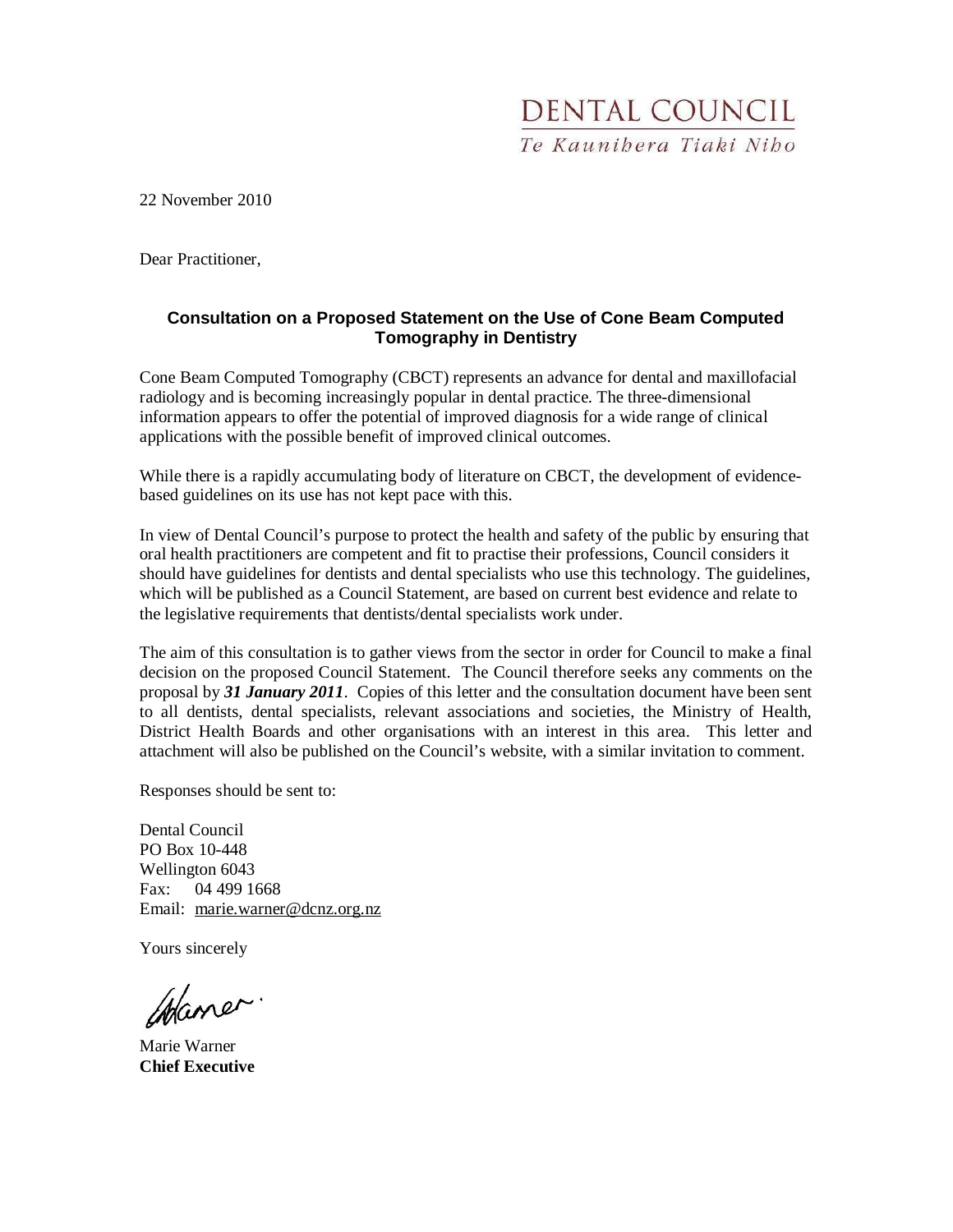# **Consultation Document**

# **Proposed Statement on the Use of Cone Beam Computed Tomography in Dentistry**

RELEASED 22 NOVEMBER 2010 SUBMISSIONS DUE 31 JANUARY 2011

#### **Introduction**

Cone Beam Computed Tomography (CBCT) represents an advance for dental and maxillofacial radiology and is becoming increasingly popular in dental practice. The three-dimensional information appears to offer the potential of improved diagnosis for a wide range of clinical applications with the possible benefit of improved clinical outcomes.

While there is a rapidly accumulating body of literature on CBCT, the development of evidence-based guidelines on its use has not kept pace with this.

Dental Council notes from the literature that, in addition to general risks around x-ray irradiation;

- there is a risk of inappropriate examinations being performed;
- that CBCT usually gives increased radiation doses to patients compared with conventional dental radiographic techniques; and
- the amount of information gathered by the technique may be outside of a practitioner's expertise or scope of practice though for patient safety this information should be reported on

In view of Dental Council's purpose to protect the health and safety of the public by ensuring that oral health practitioners are competent and fit to practise their professions Council considers it should have guidelines for dentists and dental specialists who use this technology. The guidelines are based on current best evidence and relate to the legislative requirements that dentists/dental specialists work under.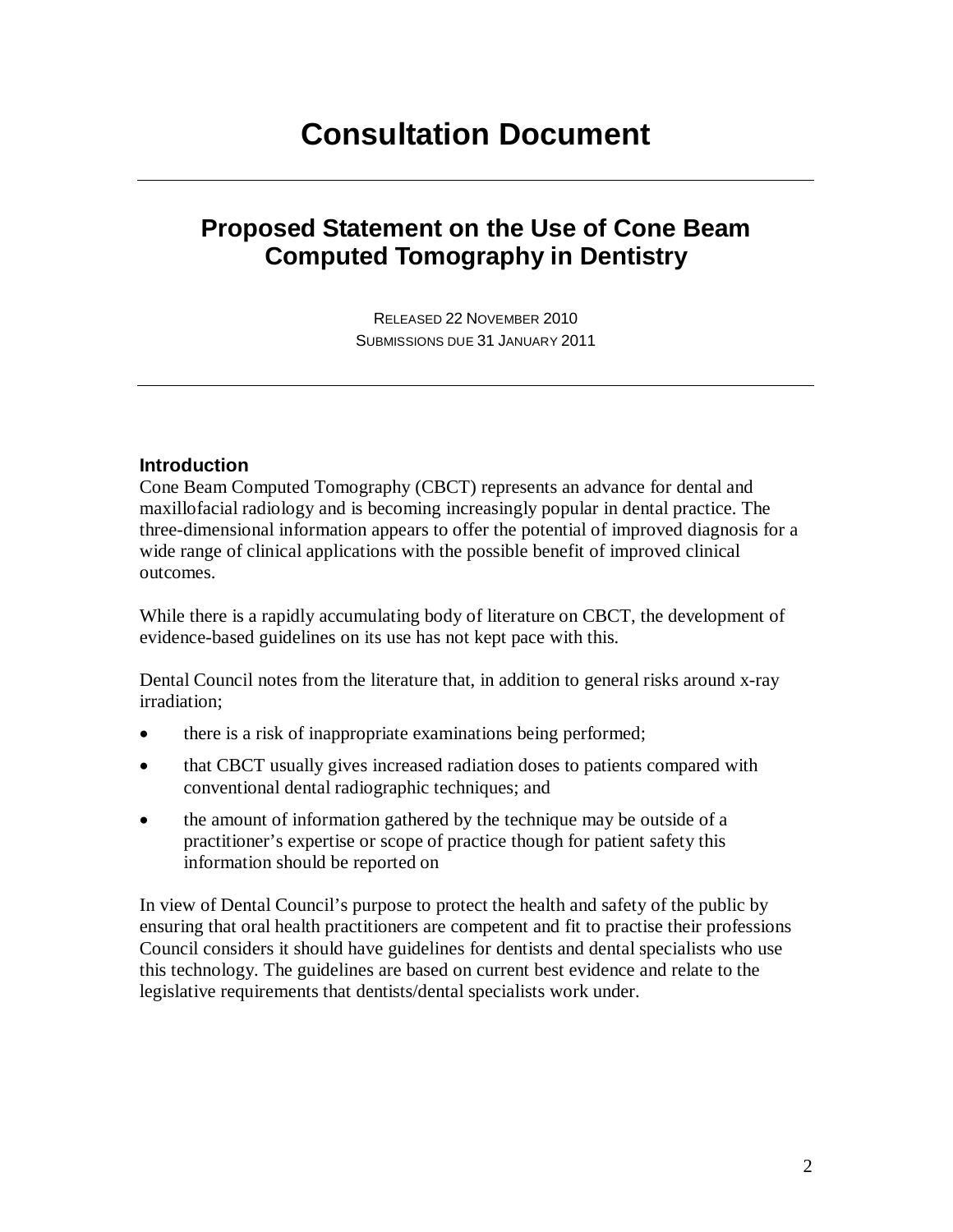### **Guideline principles:**

- 1. Practitioners using CBCT must conform to the requirements of the Radiation Protection Act 1965 and amendments, and its Regulations 1982, the National Radiation Laboratory Code of Safe Practice for the use of X-rays in Dentistry, Section 8 of the Health Practitioners Competence Assurance Act 2003, and the Dental Council's Policy on Advanced and new areas of practice and Code of Practice on Informed consent.
- 2. CBCT examinations must not be carried out unless a history and clinical examination have been performed
- 3. CBCT examinations must be justified for each patient to demonstrate that the benefits outweigh the risks
- 4. CBCT examinations should potentially add new information to aid the patient's management
- 5. CBCT should not be repeated 'routinely' on a patient without a new risk/benefit assessment having been performed]
- 6. A referring dentist/dental specialist must supply sufficient clinical information (results of a history and examination) to allow the practitioner performing the CBCT procedure to be able to justify the procedure
- 7. CBCT should only be used when the question for which imaging is required cannot be answered adequately by lower dose conventional (traditional) radiography
- 8. CBCT images must undergo a thorough radiological report of the entire image dataset
- 9. Where it is likely that evaluation of soft tissues will be required as part of the patient's radiological assessment, the appropriate imaging should be conventional medical CT or MR, rather than CBCT
- 10. CBCT equipment should offer a choice of volume sizes and examinations must use the smallest that is compatible with the clinical situation if this provides less radiation dose to the patient
- 11. Where CBCT equipment offers a choice of resolution, the resolution compatible with adequate diagnosis and the lowest achievable dose should be used
- 12. A quality assurance programme must be established and implemented for each CBCT facility, including equipment, techniques and quality control procedures
- 13. Aids to accurate positioning (light beam markers) must always be used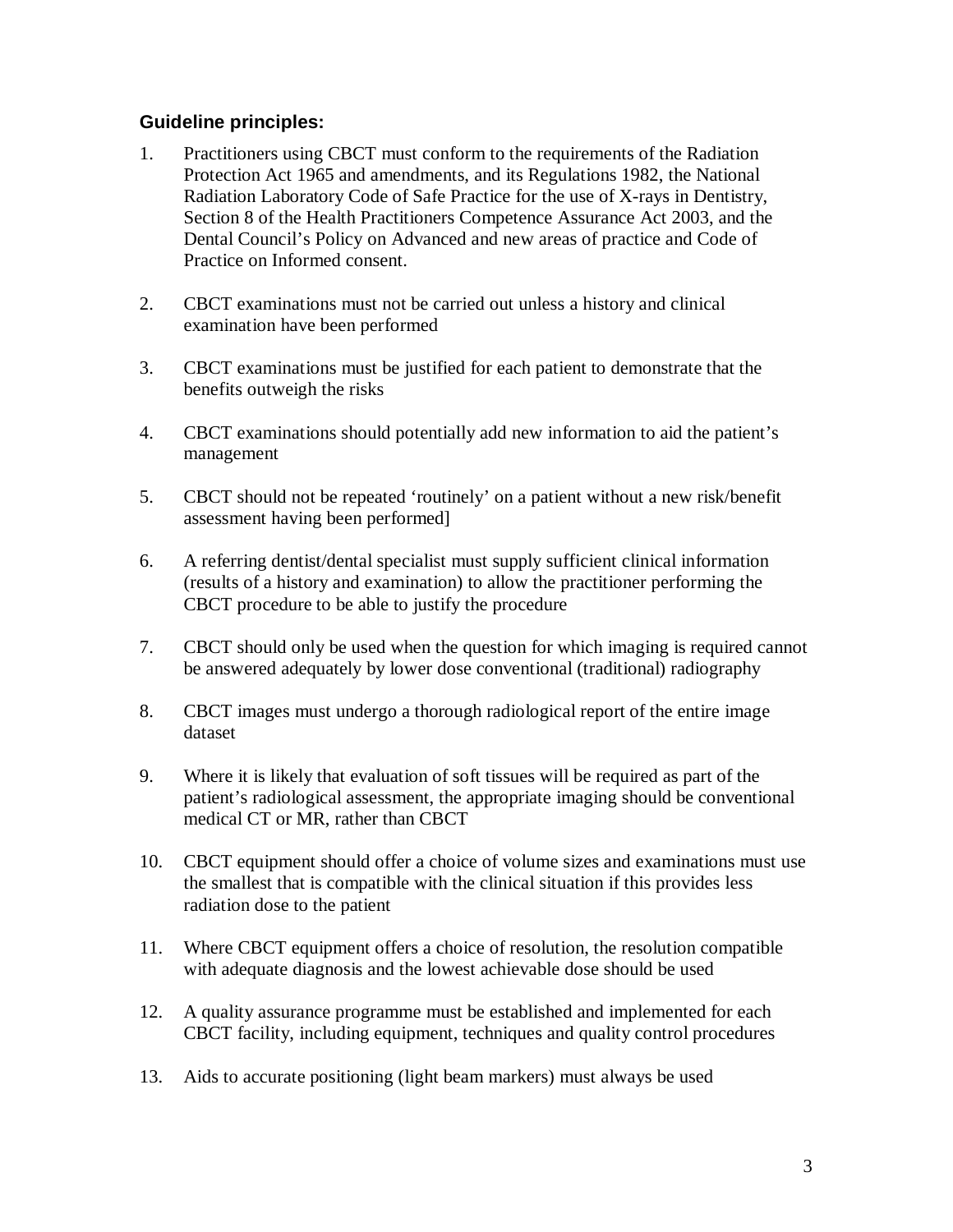- 14. All new installations of CBCT equipment should undergo a critical examination and detailed acceptance tests before use to ensure that radiation protection for staff, members of the public and patient are optimal
- 15. CBCT equipment should undergo regular routine tests to ensure that radiation protection, for both practice/facility users and patients, has not significantly deteriorated.
- 16. It is the responsibility of the practice to ensure that the scanner is maintained so as to ensure optimal image quality at dose rates which are as low as reasonably achievable. Regular quality assurance test results must be retained as a permanent record on-site.
- 17. All those involved with CBCT must have received adequate theoretical and practical training for the purpose of radiological practices and relevant competence in radiation protection
- 18. Continuing education and training after qualification are required, particularly when new CBCT equipment or techniques are adopted
- 19. Dentists responsible for CBCT facilities who have not previously received 'adequate theoretical and practical training' should undergo a period of additional theoretical and practical training that has been validated by an academic institution (University or equivalent).
- 20. For dento-alveolar CBCT images of the teeth, their supporting structures, the mandible and the maxilla up to the floor of the nose (i.e. 8cm x 8cm or smaller fields of view), a radiological report should be made by a specially trained DMF Radiologist*\** or, where this is impracticable by an adequately trained general dental practitioner/dental specialist
- 21. For non-dento-alveolar small fields of view (e.g. temporal bone) and all craniofacial CBCT images (fields of view extending beyond the teeth, their supporting structures, the mandible, including the TMJ, and the maxilla up to the floor of the nose), a radiological report should be made by a specially trained DMF Radiologist*\** or by a Medical Radiologist
- 22. Any practitioner who provides a radiological report must hold an appropriate current Annual Practising Certificate under the Health Practitioners Competence Assurance Act 2003

*\**Dental Council recognises that Dentomaxillofacial Radiography is not a recognised speciality in New Zealand at the current time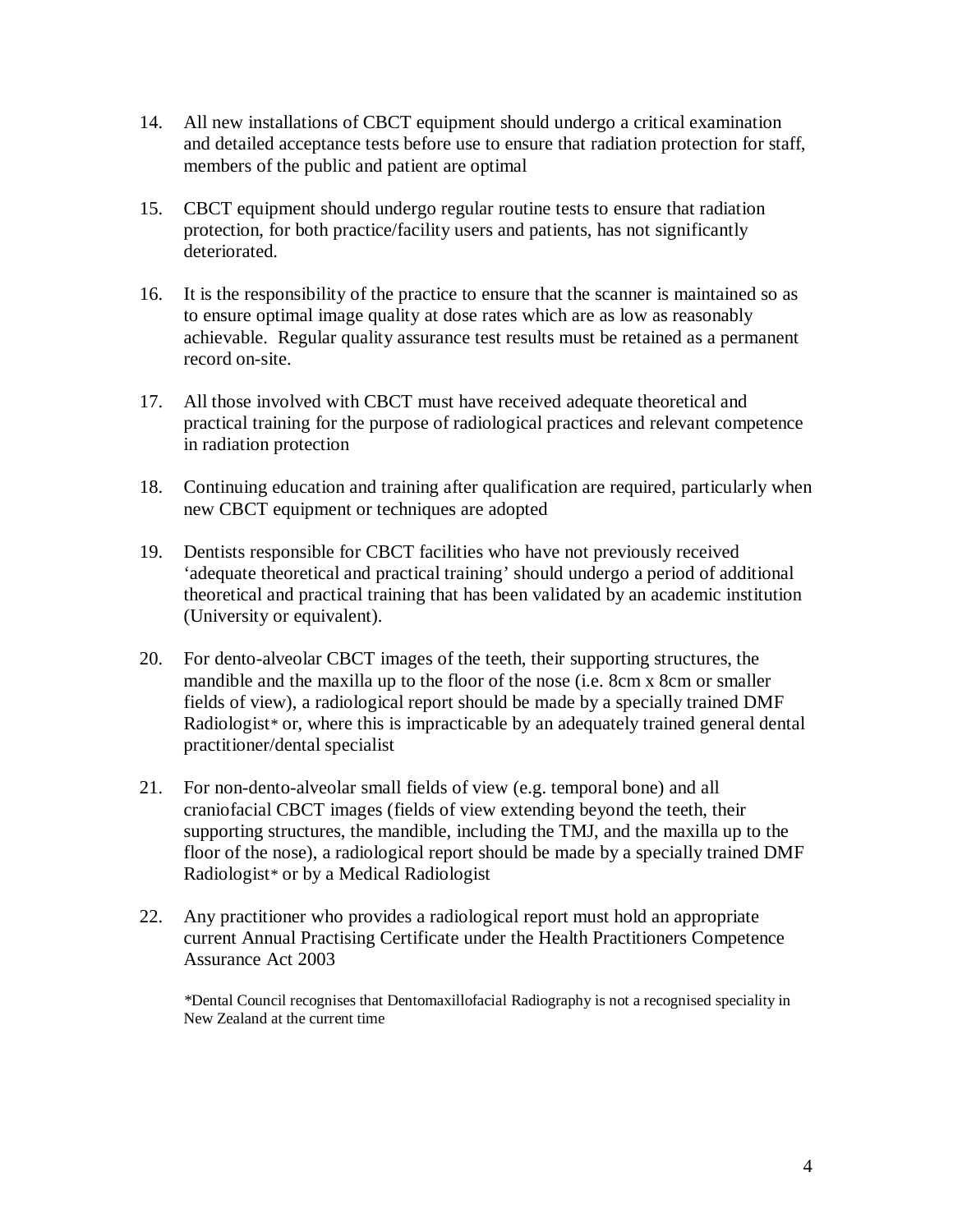## **Resources**

Carter L, Farman AG, Geist J, Scarfe WC, Angelopoulos C, Nair MK, et al. American Academy of Oral and Maxillofacial Radiology executive opinion statement on performing and interpreting diagnostic cone beam computed tomography. *Oral Surg Oral Med Oral Pathol Oral Radiol Endod* 2008; 106: 561–562.

Horner K, Islam M, Flygare L, Tsiklakis K, and E Whaites. Basic principles for use of dental cone beam computed tomography: consensus guidelines of the European Academy of Dental and Maxillofacial Radiology. *Dentomaxillofac Radiol* 2009; 38: 187-195

Basic principles for use of dental cone beam computed tomography: consensus guidelines of the European Academy of Dental and Maxillofacial Radiology January 2009. http://www.eadmfr.org/Basic%20Principles%20for%20Use%20of%20Dental%20Cone% 20Beam%20CT.pdf

Radiation Protection Act (Reprint of principal act, 1965 and amendments 1973, 1974, 1977, 1981, 1986). Wellington, Government Printer, 1987. The Radiation Protection Regulations 1982. Wellington, Government Printer, 1982. http://www.legislation.govt.nz/act/public/1965/0023/latest/DLM372539.html http://www.legislation.govt.nz/regulation/public/1982/0072/latest/DLM81126.html

National Radiation Laboratory Code of Safe Practice for the use of X-rays in Dentistry. http://www.nrl.moh.govt.nz/regulatory/regulatorypublications.asp NRL C7

Health Practitioners Competence Assurance Act 2003. http://www.moh.govt.nz/hpca

Dental Council Policy Advanced and New Areas of Practice. http://www.dentalcouncil.org.nz/Documents/Policy/DCNZPolicy\_StatementAdvanc edAndNewAreasOfDentistry.pdf

Dental Council Code of Practice Informed Consent. http://www.dentalcouncil.org.nz/Documents/Codes/COP\_InformedConsent.pdf